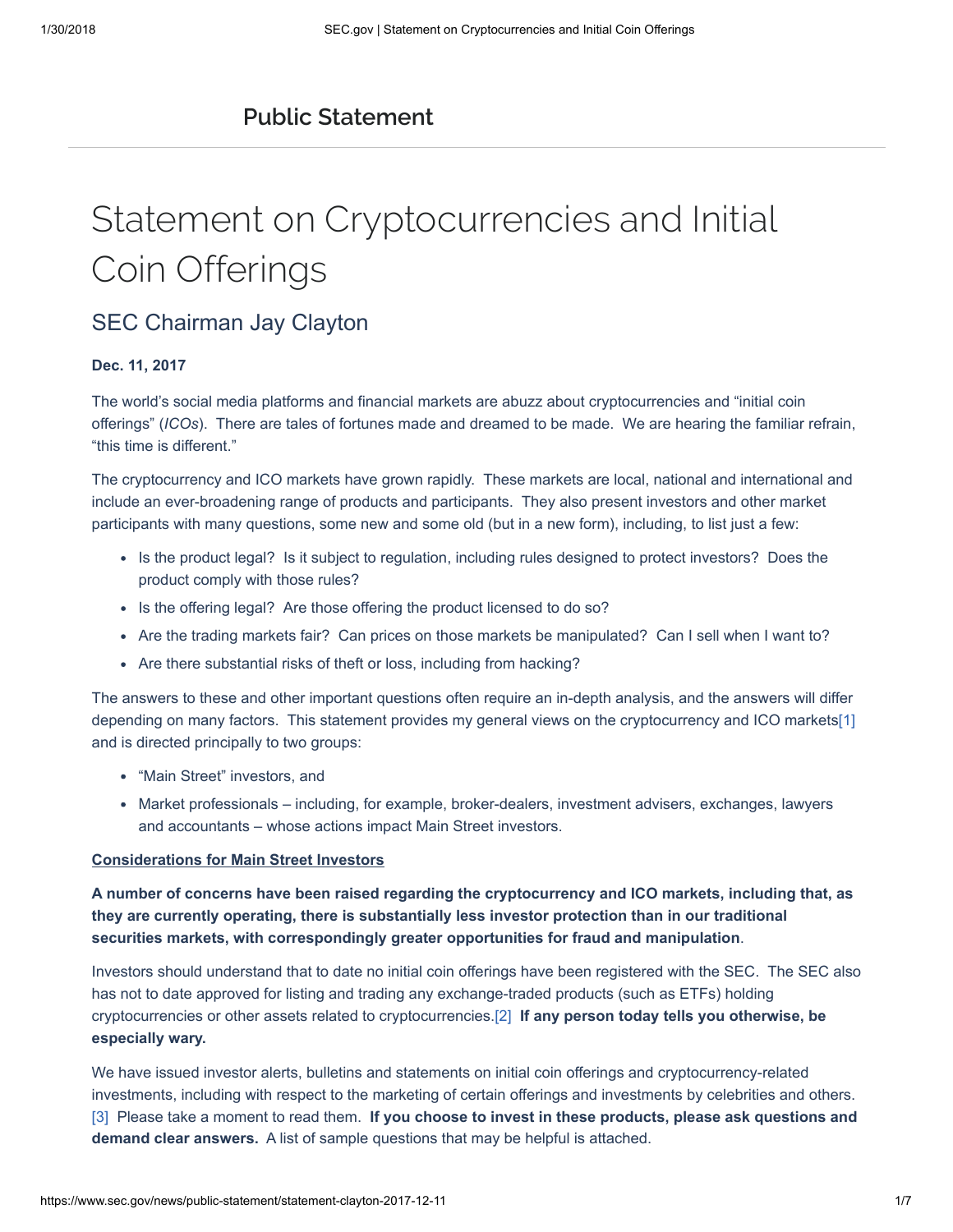As with any other type of potential investment, if a promoter guarantees returns, if an opportunity sounds too good to be true, or if you are pressured to act quickly, please exercise extreme caution and be aware of the risk that your investment may be lost.

Please also recognize that these markets span national borders and that significant trading may occur on systems and platforms outside the United States. Your invested funds may quickly travel overseas without your knowledge. As a result, risks can be amplified, including the risk that market regulators, such as the SEC, may not be able to effectively pursue bad actors or recover funds.

To learn more about these markets and their regulation, please read the "Additional Discussion of Cryptocurrencies, ICOs and Securities Regulation" section below.

## Considerations for Market Professionals

<span id="page-1-0"></span>I believe that initial coin offerings – whether they represent offerings of securities or not – can be effective ways for entrepreneurs and others to raise funding, including for innovative projects. However, any such activity that involves an offering of securities must be accompanied by the important disclosures, processes and other investor protections that our securities laws require. A change in the structure of a securities offering does not change the fundamental point that when a security is being offered, our securities laws must be followed.[\[4\]](#page-4-2) Said another way, replacing a traditional corporate interest recorded in a central ledger with an enterprise interest recorded through a blockchain entry on a distributed ledger may change the form of the transaction, but it does not change the substance.

<span id="page-1-2"></span><span id="page-1-1"></span>I urge market professionals, including securities lawyers, accountants and consultants, to read closely the investigative report we released earlier this year (the " $21(a)$  Report"[\)\[5\]](#page-4-3) and review our subsequent enforcement actions.[\[6\]](#page-4-4) In the 21(a) Report, the Commission applied longstanding securities law principles to demonstrate that a particular token constituted an investment contract and therefore was a security under our federal securities laws. Specifically, we concluded that the token offering represented an investment of money in a common enterprise with a reasonable expectation of profits to be derived from the entrepreneurial or managerial efforts of others.

Following the issuance of the 21(a) Report, certain market professionals have attempted to highlight utility characteristics of their proposed initial coin offerings in an effort to claim that their proposed tokens or coins are not securities. Many of these assertions appear to elevate form over substance. Merely calling a token a "utility" token or structuring it to provide some utility does not prevent the token from being a security. Tokens and offerings that incorporate features and marketing efforts that emphasize the potential for profits based on the entrepreneurial or managerial efforts of others continue to contain the hallmarks of a security under U.S. law. On this and other points where the application of expertise and judgment is expected, I believe that gatekeepers and others, including securities lawyers, accountants and consultants, need to focus on their responsibilities. I urge you to be guided by the principal motivation for our registration, offering process and disclosure requirements: investor protection and, in particular, the protection of our Main Street investors.

I also caution market participants against promoting or touting the offer and sale of coins without first determining whether the securities laws apply to those actions. Selling securities generally requires a license, and experience shows that excessive touting in thinly traded and volatile markets can be an indicator of "scalping," "pump and dump" and other manipulations and frauds. Similarly, I also caution those who operate systems and platforms that effect or facilitate transactions in these products that they may be operating unregistered exchanges or broker-dealers that are in violation of the Securities Exchange Act of 1934.

On cryptocurrencies, I want to emphasize two points. First, while there are cryptocurrencies that do not appear to be securities, simply calling something a "currency" or a currency-based product does not mean that it is not a security. Before launching a cryptocurrency or a product with its value tied to one or more cryptocurrencies, its promoters must either (1) be able to demonstrate that the currency or product is not a security or (2) comply with applicable registration and other requirements under our securities laws. Second, brokers, dealers and other market participants that allow for payments in cryptocurrencies, allow customers to purchase cryptocurrencies on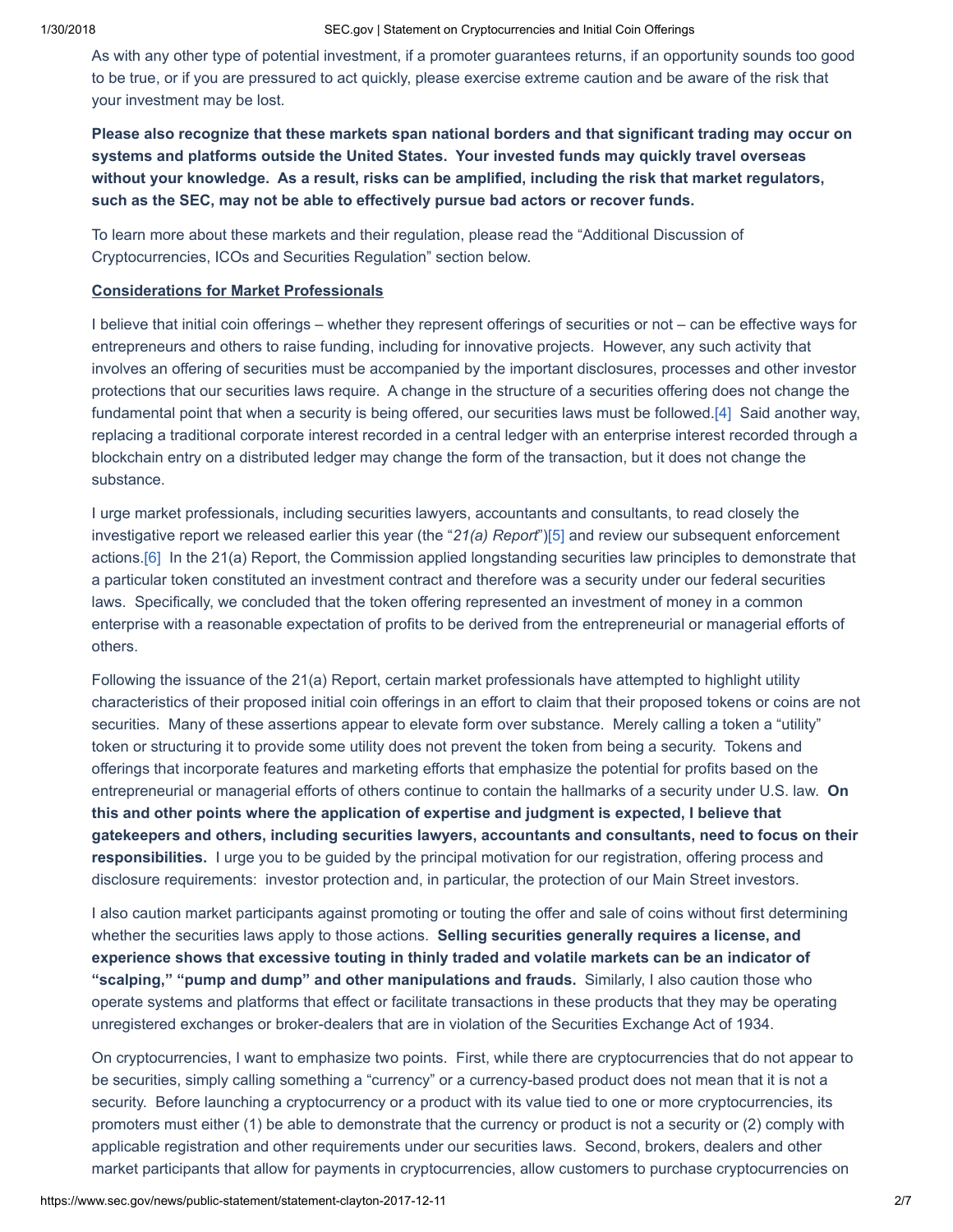#### 1/30/2018 SEC.gov | Statement on Cryptocurrencies and Initial Coin Offerings

<span id="page-2-0"></span>margin, or otherwise use cryptocurrencies to facilitate securities transactions should exercise particular caution, including ensuring that their cryptocurrency activities are not undermining their anti-money laundering and knowyour-customer obligations[.\[7\]](#page-4-5) As I have stated previously, these market participants should treat payments and other transactions made in cryptocurrency as if cash were being handed from one party to the other.

## Additional Discussion of Cryptocurrencies, ICOs and Securities Regulation

Cryptocurrencies. Speaking broadly, cryptocurrencies purport to be items of inherent value (similar, for instance, to cash or gold) that are designed to enable purchases, sales and other financial transactions. They are intended to provide many of the same functions as long-established currencies such as the U.S. dollar, euro or Japanese yen but do not have the backing of a government or other body. Although the design and maintenance of cryptocurrencies differ, proponents of cryptocurrencies highlight various potential benefits and features of them, including (1) the ability to make transfers without an intermediary and without geographic limitation, (2) finality of settlement, (3) lower transaction costs compared to other forms of payment and (4) the ability to publicly verify transactions. Other often-touted features of cryptocurrencies include personal anonymity and the absence of government regulation or oversight. Critics of cryptocurrencies note that these features may facilitate illicit trading and financial transactions, and that some of the purported beneficial features may not prove to be available in practice.

It has been asserted that cryptocurrencies are not securities and that the offer and sale of cryptocurrencies are beyond the SEC's jurisdiction. Whether that assertion proves correct with respect to any digital asset that is labeled as a cryptocurrency will depend on the characteristics and use of that particular asset. In any event, it is clear that, just as the SEC has a sharp focus on how U.S. dollar, euro and Japanese yen transactions affect our securities markets, we have the same interests and responsibilities with respect to cryptocurrencies. This extends, for example, to securities firms and other market participants that allow payments to be made in cryptocurrencies, set up structures to invest in or hold cryptocurrencies, or extend credit to customers to purchase or hold cryptocurrencies.

Initial Coin Offerings. Coinciding with the substantial growth in cryptocurrencies, companies and individuals increasingly have been using initial coin offerings to raise capital for their businesses and projects. Typically these offerings involve the opportunity for individual investors to exchange currency such as U.S. dollars or cryptocurrencies in return for a digital asset labeled as a coin or token.

These offerings can take many different forms, and the rights and interests a coin is purported to provide the holder can vary widely. A key question for all ICO market participants: "Is the coin or token a security?" As securities law practitioners know well, the answer depends on the facts. For example, a token that represents a participation interest in a book-of-the-month club may not implicate our securities laws, and may well be an efficient way for the club's operators to fund the future acquisition of books and facilitate the distribution of those books to token holders. In contrast, many token offerings appear to have gone beyond this construct and are more analogous to interests in a yet-to-be-built publishing house with the authors, books and distribution networks all to come. It is especially troubling when the promoters of these offerings emphasize the secondary market trading potential of these tokens. Prospective purchasers are being sold on the potential for tokens to increase in value – with the ability to lock in those increases by reselling the tokens on a secondary market – or to otherwise profit from the tokens based on the efforts of others. These are key hallmarks of a security and a securities offering.

By and large, the structures of initial coin offerings that I have seen promoted involve the offer and sale of securities and directly implicate the securities registration requirements and other investor protection provisions of our federal securities laws. Generally speaking, these laws provide that investors deserve to know what they are investing in and the relevant risks involved.

I have asked the SEC's Division of Enforcement to continue to police this area vigorously and recommend enforcement actions against those that conduct initial coin offerings in violation of the federal securities laws.

### **Conclusion**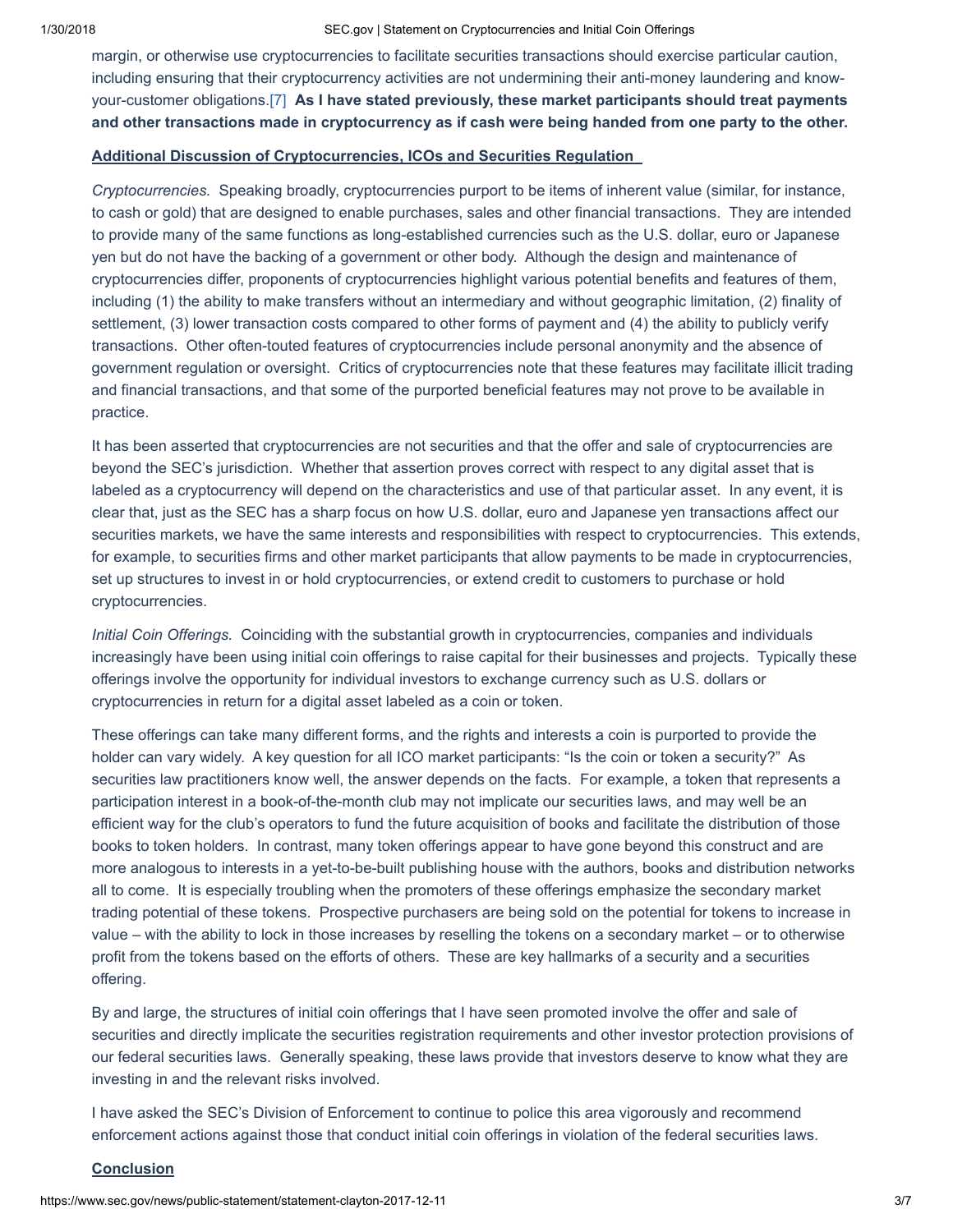#### 1/30/2018 SEC.gov | Statement on Cryptocurrencies and Initial Coin Offerings

We at the SEC are committed to promoting capital formation. The technology on which cryptocurrencies and ICOs are based may prove to be disruptive, transformative and efficiency enhancing. I am confident that developments in fintech will help facilitate capital formation and provide promising investment opportunities for institutional and Main Street investors alike.

I encourage Main Street investors to be open to these opportunities, but to ask good questions, demand clear answers and apply good common sense when doing so. When advising clients, designing products and engaging in transactions, market participants and their advisers should thoughtfully consider our laws, regulations and guidance, as well as our principles-based securities law framework, which has served us well in the face of new developments for more than 80 years. I also encourage market participants and their advisers to engage with the SEC staff to aid in their analysis under the securities laws. Staff providing assistance on these matters remain available at [FinTech@sec.gov](mailto:FinTech@sec.gov) .

# <span id="page-3-1"></span>Sample Questions for Investors Considering a Cryptocurrency or ICO Investment Opportunit[y\[8\]](#page-4-6)

- Who exactly am I contracting with?
	- Who is issuing and sponsoring the product, what are their backgrounds, and have they provided a full and complete description of the product? Do they have a clear written business plan that I understand?
	- Who is promoting or marketing the product, what are their backgrounds, and are they licensed to sell the product? Have they been paid to promote the product?
	- Where is the enterprise located?
- Where is my money going and what will be it be used for? Is my money going to be used to "cash out" others?
- What specific rights come with my investment?
- Are there financial statements? If so, are they audited, and by whom?
- Is there trading data? If so, is there some way to verify it?
- How, when, and at what cost can I sell my investment? For example, do I have a right to give the token or coin back to the company or to receive a refund? Can I resell the coin or token, and if so, are there any limitations on my ability to resell?
- If a digital wallet is involved, what happens if I lose the key? Will I still have access to my investment?
- If a blockchain is used, is the blockchain open and public? Has the code been published, and has there been an independent cybersecurity audit?
- Has the offering been structured to comply with the securities laws and, if not, what implications will that have for the stability of the enterprise and the value of my investment?
- What legal protections may or may not be available in the event of fraud, a hack, malware, or a downturn in business prospects? Who will be responsible for refunding my investment if something goes wrong?
- If I do have legal rights, can I effectively enforce them and will there be adequate funds to compensate me if my rights are violated?

<span id="page-3-0"></span>[<sup>\[1\]</sup>](#page-0-0) This statement is my own and does not reflect the views of any other Commissioner or the Commission. This statement is not, and should not be taken as, a definitive discussion of applicable law, all the relevant risks with respect to these products, or a statement of my position on any particular product. Additionally, this statement is not a comment on any particular submission, in the form of a proposed rule change or otherwise, pending before the Commission.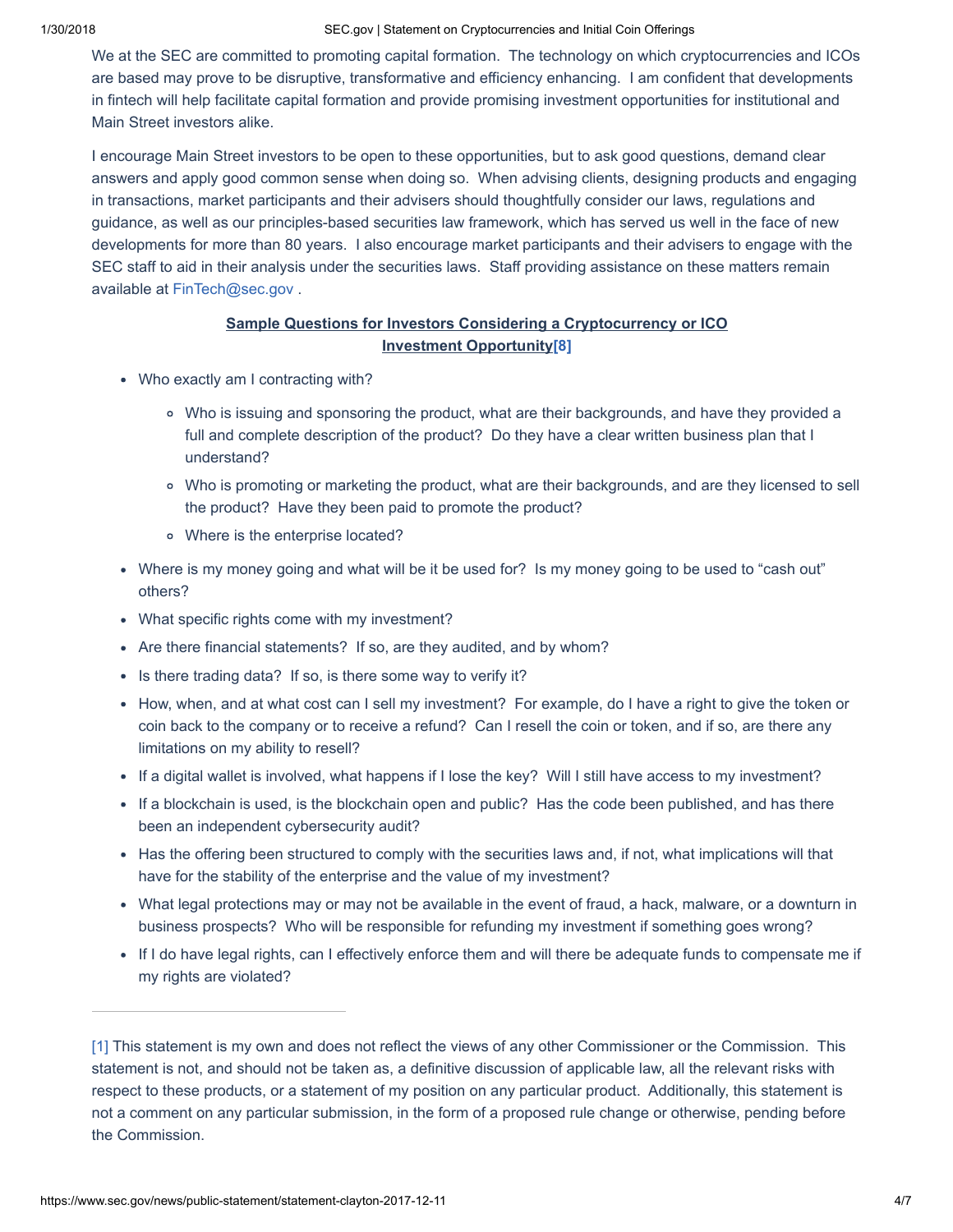<span id="page-4-0"></span>[\[2\]](#page-0-1) The CFTC has designated bitcoin as a commodity. Fraud and manipulation involving bitcoin traded in interstate commerce are appropriately within the purview of the CFTC, as is the regulation of commodity futures tied directly to bitcoin. That said, products linked to the value of underlying digital assets, including bitcoin and other cryptocurrencies, may be structured as securities products subject to registration under the Securities Act of 1933 or the Investment Company Act of 1940.

<span id="page-4-1"></span>[\[3\]](#page-0-2) Statement on Potentially Unlawful Promotion of Initial Coin Offerings and Other Investments by Celebrities and Others (Nov. 1, 2017), *available at https://www.sec.gov/news/public-statement/statement-potentially-unlawful*[promotion-icos; Investor Alert: Public Companies Making ICO-Related Claims \(Aug. 28, 2017\),](https://www.sec.gov/news/public-statement/statement-potentially-unlawful-promotion-icos) available at [https://www.sec.gov/oiea/investor-alerts-and-bulletins/ia\\_icorelatedclaims](https://www.sec.gov/oiea/investor-alerts-and-bulletins/ia_icorelatedclaims); Investor Bulletin: Initial Coin Offerings (July 25, 2017), available at [https://www.sec.gov/oiea/investor-alerts-and-bulletins/ib\\_coinofferings](https://www.sec.gov/oiea/investor-alerts-and-bulletins/ib_coinofferings); Investor Alert: Bitcoin and Other Virtual Currency-Related Investments (May 7, 2014), available at [https://www.investor.gov/additional-resources/news-alerts/alerts-bulletins/investor-alert-bitcoin-other-virtual](https://www.investor.gov/additional-resources/news-alerts/alerts-bulletins/investor-alert-bitcoin-other-virtual-currency)currency; Investor Alert: Ponzi Schemes Using Virtual Currencies (July 23, 2013), available at [https://www.sec.gov/investor/alerts/ia\\_virtualcurrencies.pdf.](https://www.sec.gov/investor/alerts/ia_virtualcurrencies.pdf)

<span id="page-4-2"></span>[\[4\]](#page-1-0) It is possible to conduct an ICO without triggering the SEC's registration requirements. For example, just as with a Regulation D exempt offering to raise capital for the manufacturing of a physical product, an initial coin offering that is a security can be structured so that it qualifies for an applicable exemption from the registration requirements.

<span id="page-4-3"></span>[\[5\]](#page-1-1) Report of Investigation Pursuant to Section 21(a) of the Securities Exchange Act of 1934: The DAO (July 25, 2017), available at [https://www.sec.gov/litigation/investreport/34-81207.pdf.](https://www.sec.gov/litigation/investreport/34-81207.pdf)

<span id="page-4-4"></span>[\[6\]](#page-1-2) Press Release, Company Halts ICO After SEC Raises Registration Concerns (Dec. 11, 2017), available at <https://www.sec.gov/news/press-release/2017-227>; Press Release, SEC Emergency Action Halts ICO Scam (Dec. 4, 2017), available at [https://www.sec.gov/news/press-release/2017-219;](https://www.sec.gov/news/press-release/2017-219) Press Release, SEC Exposes Two Initial Coin Offerings Purportedly Backed by Real Estate and Diamonds (Sept. 29, 2017), available at [https://www.sec.gov/news/press-release/2017-185-0.](https://www.sec.gov/news/press-release/2017-185-0)

<span id="page-4-5"></span>[\[7\]](#page-2-0) I am particularly concerned about market participants who extend to customers credit in U.S. dollars – a relatively stable asset – to enable the purchase of cryptocurrencies, which, in recent experience, have proven to be a more volatile asset.

<span id="page-4-6"></span>[\[8\]](#page-3-1) This is not intended to represent an exhaustive list. Please also see the SEC investor bulletins, alerts and statements referenced in note 3 of this statement.